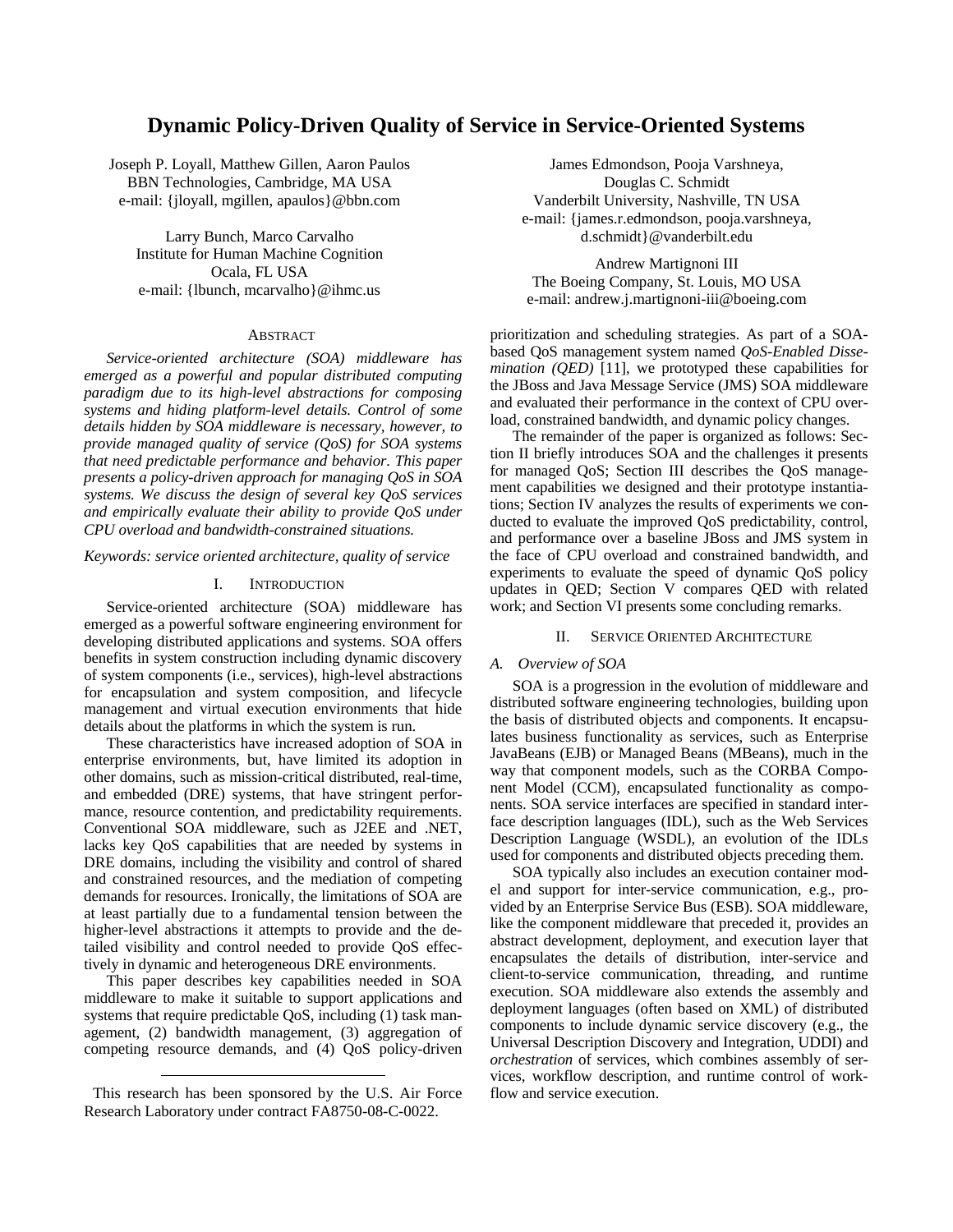JBoss is an open-source implementation of Java 2 Enterprise Edition (J2EE) SOA middleware that supports the SOA lifecycle goals of service orchestration, deployment, and execution (e.g., JBPM for orchestration). For the purpose of this paper we concentrate on two parts of JBoss: (1) JBoss application server, which provides a container model in Java for executing services, and (2) JMS for topic-based client-toservice communication and data transfer.

#### *B. Challenges for providing QoS in SOA environments*

Although the SOA abstractions in JBoss and JMS simplify developing, composing, and executing SOA applications, they incur challenges for managing the QoS of these applications. For example, the JBoss container hides runtime- and platform-level details, e.g., the number of threads, invocation of services, assignment of service invocations to threads, and CPU thread scheduling. JBoss can thus create more threads than can be run efficiently by the hardware (leading to CPU overload) or fewer threads than needed by application and system services (leading to CPU under-utilization). Likewise, without QoS management, important services in JBoss can block waiting for threads, while less important services run (leading to priority inversion). Moreover, since service execution times vary, service invocations can tie up threads for potentially unbounded amounts of time.

In a similar manner, the JMS communication middleware hides details, such as the transport protocol, the amount of bandwidth available and used, contention for bandwidth, and communication tradeoffs (e.g., loss and delay characteristics). JMS provides point-to-point and publish-subscribe communication, reliable asynchronous communication, guaranteed message delivery, receipt notification, and transaction control. JMS does not expose any queue or flow control, however, so that large rates of messages, constrained bandwidth, or varying message sizes can end up with more important messages being delayed (even indefinitely) while less important messages are sent. In extreme cases, queues can fill up or grow unbounded, leading to resource exhaustion, information loss, or unbounded delay.

JBoss and JMS do each provide certain QoS parameters and configuration choices in their specifications. For example, JMS specifies three QoS parameters: delivery mode (persistent or non-persistent), priority, and time-to-live, that provide hints to JMS implementations to support QoS. There is little support, however, for visibility into bandwidth availability and use, matching flow of information to the bandwidth available, and managing contention for bandwidth across multiple JMS connections.

JBoss includes a message bridge for sending messages reliably across clusters, WANs, or unreliable connections that specifies the following three levels of QoS:

- QOS\_AT\_MOST\_ONCE specifies unreliable delivery where messages may be lost, but will not reach their destinations more than once.
- QOS\_DUPLICATES\_OKAY specifies reliable delivery. Messages might be delivered more than once if a message arrives but its acknowledgement is lost.
- QOS\_ONCE\_AND\_ONCE\_ONLY specifies reliable delivery of both a message and its acknowledgement.

Although these QoS levels specify message delivery reliability, they do not specify the performance, resource usage, or prioritization of messages or information flows. Moreover, these QoS features of JMS and JBoss lack support for aggregation and mediation of competing QoS requirements for users and connections that are sharing bandwidth, for coordinating CPU and bandwidth usage, and for dynamic bottleneck management. In contrast, the QED QoS capabilities described in Section III provide this support.

#### III. QOS MANAGEMENT CAPABILITIES FOR SOA

Our work on QoS management for DRE systems in SOA environments has yielded QED, which is SOA-based middleware whose QoS capabilities address the challenges described in Section II.B. This section describes the following QoS services and mechanisms we have developed for QED shown in Figure 1: (1) An aggregate QoS management service; (2) A QoS policy service; (3) A task management local QoS manager; and (4) A bandwidth manager.

## *A. Aggregate QoS management service*

The QED aggregate QoS management service creates a set of policies guiding the behaviors of the local QoS managers that enforce CPU scheduling and bandwidth utilization. The purpose of the aggregate QoS manager is to maintain predictable behavior throughout the orchestrated system of clients and services. Since the load of client and user demands will vary, it is likely that there may not be enough bandwidth or CPU resources to provide the QoS requested by everyone. If these resources are not managed properly, no user will get a reasonable level of QoS (i.e., leading to the *tragedy of the commons* [\[7\]\)](#page-7-0). Aggregate QoS management mediates conflicting demands for QoS management, providing available resources to the most critical services or clients.

Each *local* QoS manager (task, submission, and dissemination) has only a local view. The aggregate QoS manager thus provides policies that are consistent to related control points. For example, if a policy indicates that a service invocation should have a high priority for CPU thread scheduling, then information produced by the service invocation should also have high priority for dissemination to clients or other services.

When a client is authenticated to gain access to services (using an authentication service), the authentication credentials and other information about the user, client, and orchestration are forwarded to the aggregate QoS manager. The aggregate QoS manager accesses the policy store to get the list of policies that can apply to the user, client, and operations that the client can invoke. The aggregate QoS manager resolves the list to remove overlapping and contradictory policies, using a configurable policy precedence scheme described below. The equivalent of a *session* is created for the client's operations on services in its orchestration and the relevant policies are distributed to the local QoS managers using properties on the session.

In this way, the aggregate QoS manager translates high level, goal- and user-specified QoS policies into actionable QoS policies that apply to observable properties of a client, operations it can invoke, information (e.g., parameters or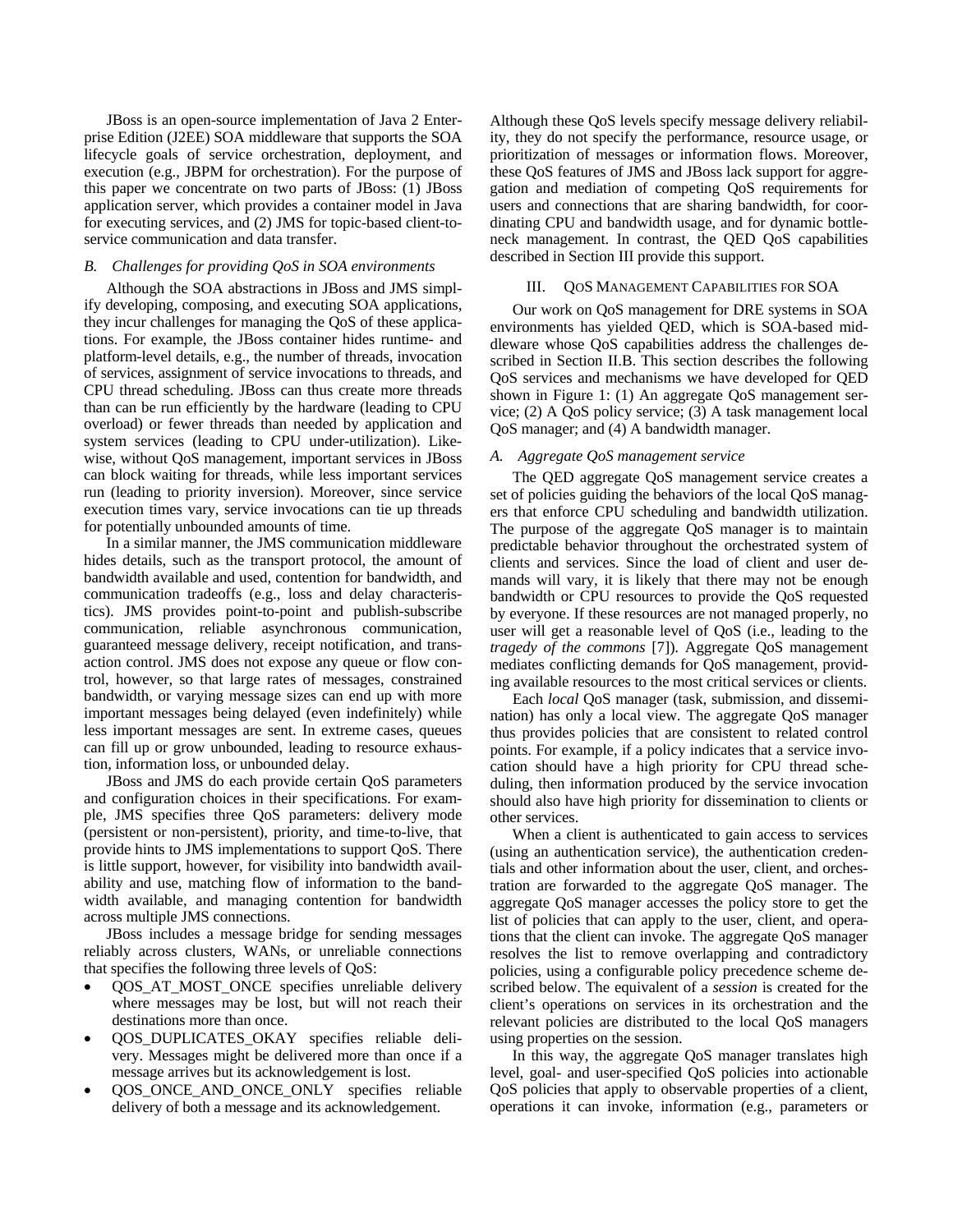

**Figure 1. QED Capabilities Providing Aggregate QoS Management for SOA-based DRE Systems**

messages), and resources. The actionable policies distributed to the local QoS managers can be checked quickly at the local enforcement points via attribute lookups and relational comparisons so they can be applied in the path of the control and data flow. In contrast, policy lookup, parsing, and distribution of policies by the aggregate QoS manager is out-ofband with the control and data flow and is relatively infrequent compared to local policy enforcement. They occur only on discrete events that affect the makeup of the overall distributed system, such as the entry of new clients, resource failure, and changes in overall QoS goals or policies.

## *B. QoS policies*

Each QoS policy includes a condition over observable properties of the system, which is defined as follows:

## $QoS$  *Policy:*  $f(E, M, O, R) \implies QoS$  *settings*

The current QED prototype supports conditions over observable properties of *Entities (E)* such as clients or user credentials, *Information (M)* such as message types or information metadata, *Operations (O)* such as service invocations, and *Resources (R)* such as queue lengths, threads, or bandwidth. *QoS settings* provide guidance to the local QoS management components and are defined as the combination of an *importance (i)*, a set of *QoS preferences (P)*, and a *precedence level (v)*, as follows:

## *QoS settings: (i, P, v)*

The importance is a high-level measure of the relative value of an operation, type, or client to a system's overall goals. This value is used, along with other factors such as cost, to prioritize processing and dissemination of information. QoS preferences define limits and tradeoffs among aspects of QoS, such as deadlines and acceptable ranges of quality.

The precedence level aids in selecting between conflicting policies; higher precedence policies are enforced in favor of lower precedence ones. In general, more specific policies should override less specific ones. Policies are maintained in the Policy Store service.

## *C. Task management*

Achieving predictable performance requires managing the execution of all CPU intensive operations, such as service invocations, for each CPU (or equivalent virtual machine, VM) onto which clients and services are distributed, including the following capabilities:

- Prioritized scheduling of operations based on importance and cost (e.g., time to execute).
- Limiting the size of the thread pool to a number of threads that can be executed on the CPU (or a portion allocated to the VM) without overloading it.
- Scheduling according to an appropriate policy, such as *strict* or *weighted fair*.

To manage these tasks, QED provides *Local Task* Managers, whose design is shown in Figure 2. Each Local Task Manager manages the CPU intensive operations for a given CPU or VM using priority scheduling. The goal is to avoid



**Figure 2. QED Local Task Manager Design**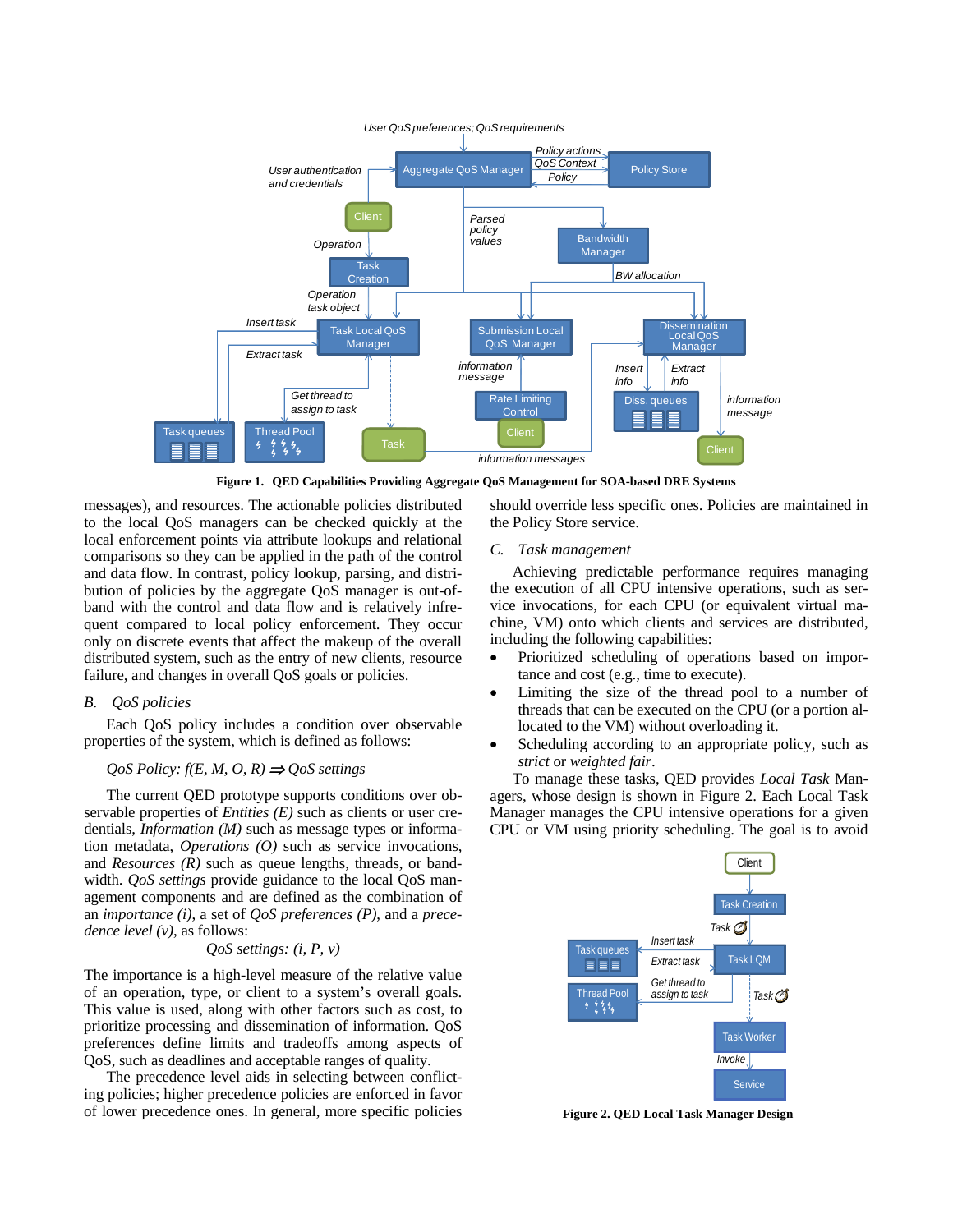CPU overload in the form of too many threads or service invocations and to avoid priority inversion, in the form of lower priority service invocations getting CPU when higher priority service invocations are awaiting execution.

When CPU-intensive operations (e.g., service invocation) are performed, tasks are created and submitted to the Task Manager, where they are inserted into a binned priority queue using a configurable number of bins (queues), each representing a priority.<sup>[1](#page-3-0)</sup> Task creators calculate an importance (derived from a policy applied to the operation, information type, and/or client) and cost for the task. The Task Manager takes importance and cost as inputs and generates a priority (bin assignment). Binned queues also allow QED to support a weighted-fair policy, which is hard to implement in a heap-based implementation. The tradeoff is that we have a fixed granularity with which to distinguish tasks.

The Task Manager assigns threads from the thread pool to tasks according to a queue management strategy under control of the aggregate QoS manager. QED currently has two queue management policies implemented: strict and weighted fair. In both the strict and weighted fair policies, there is FIFO behavior within individual bins. In *Strict*, the Task Manager always pops off the highest-priority bin that is not empty. The weighted-fair queue management policy provides an opportunity to service all bins with a built in weighting to service higher priority bins more often.

Estimating the cost of operations for use in the scheduling decision requires an accurate model of service execution time. Constructing such models is hard in the dynamic DRE systems we target since service execution time can vary significantly depending on the power of the platform on which it is deployed and characteristics of inputs to the service. We combine two approaches to solve this problem. First, we use heuristics—based in part on experimental and testing runs to identify the conditions under which a service is more or less costly to execute. Second, a QoS monitoring service [\[11\]\[12\]](#page-7-1) that is part of our overall solution monitors service execution and reports the measured time (stored as a time series) to the local task manager so that its model of service execution time improves as the system executes.

## *D. Bandwidth management*

The Bandwidth Manager is a host-level entity that assigns bandwidth slices for inbound and outbound communications based on policy provided by the aggregate QoS manager. For SOA architectures, bandwidth is managed at the level of information objects, not packets, as is done by network-level QoS, since the loss or delay of an individual packet could invalidate an entire (and potentially much larger) object of information. Here the inbound and outbound managers are referred to as the Submission Local QoS Manager (LQM) and Dissemination LQM, respectively. The current version of the Bandwidth Manager provides a static bandwidth allocation per interface and to each of the LQMs.

The Submission LQM, shown in Figure 3, manages the consumption of inbound bandwidth by throttling external



**Figure 3. QED Submission LQM Design**

clients and providing bandwidth slices to cooperative SOA clients, which in turn enforce the restriction on the client's outbound connection. When coupled with information prioritization (enforced by priority-driven differential queuing on the client's outbound side), this form of incoming message rate control serves two purposes: (1) the rate throttling reduces the potential for resource overload on the service hosts and (2) the utility of information that ultimately reaches the invoked service is enhanced through outbound prioritization.

The Submission LQM provides a per-process service registration interface for inbound bandwidth management. This results in an equal sharing of inbound bandwidth resources per-process. The Submission LQM invokes an outof-band RMI call to external SOA-clients to reallocate their bandwidth as needed. As with the aggregate policy distribution, we expect these reallocation calls will be infrequent compared to the service invocation and messages to services. Factors such as the duration of the connection lifecycle, frequency of connection failures and client request model for a particular SOA-deployment should be considered when determining an appropriate reallocation scheme.

The Dissemination LQM shown in Figure 4 provides managed dissemination by scheduling over differential queues. Queue counts coincide with the same number of bins used by the Task Manager. This modular design for managed differential dissemination can be used to schedule and send prioritized messages across outbound connections while meeting strict bandwidth requirements. QED uses differential queuing for outbound messages from services to clients, but the dissemination approach may also be applied to serviceto-service communications in deployments where service-toservice messages span host boundaries.

As shown in Figure 4, the resulting "write-to-client" call from a service invocation is treated as a managed task. When outgoing messages are to be sent to a client, the Dissemina-



**Figure 4. QED Dissemination LQM Design**

<span id="page-3-0"></span> $<sup>1</sup>$  Bins ensure that insertion time of newly created tasks is constant</sup> vs. the *log n* insertion time needed for heap-based priority queues.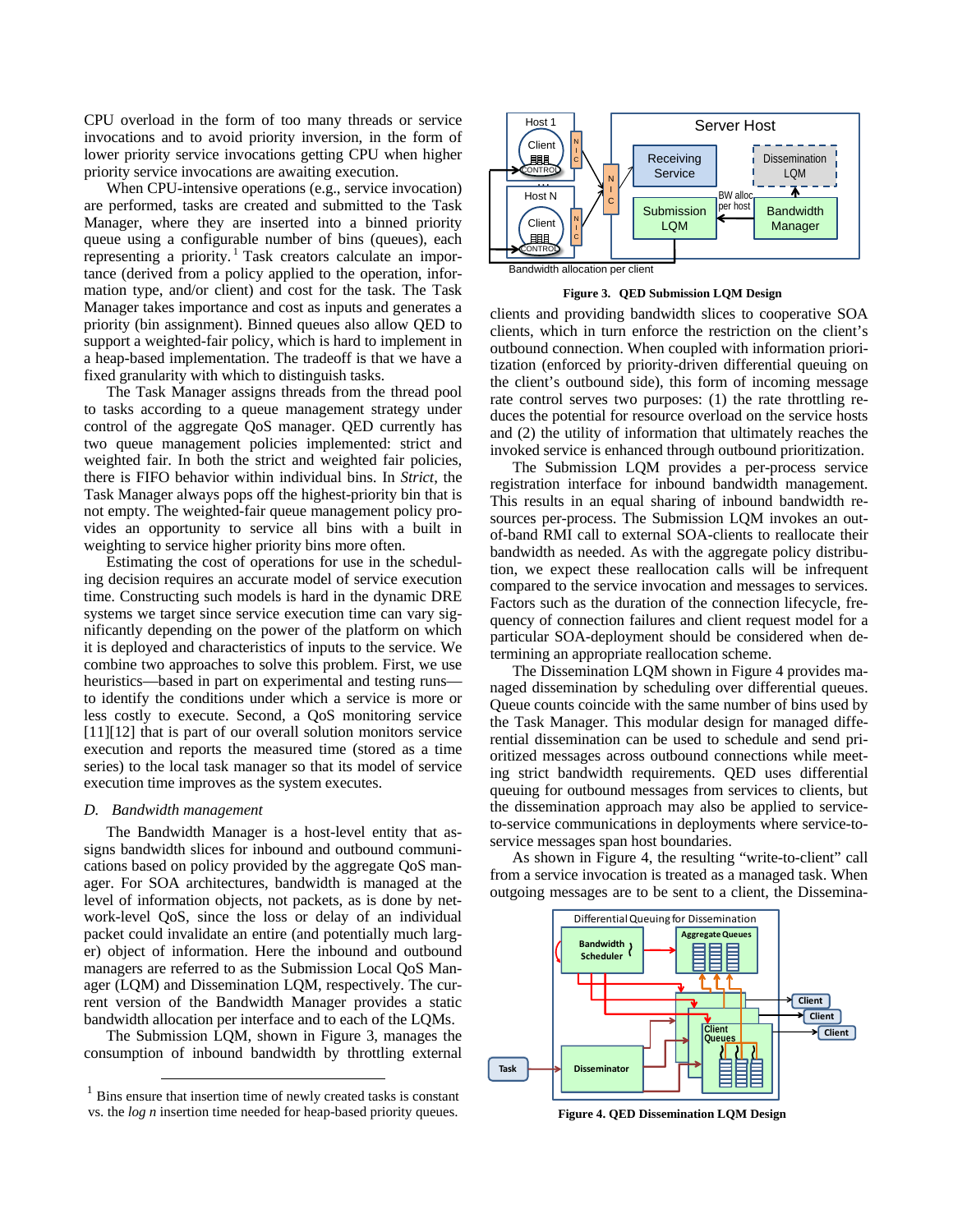tion LQM calculates the importance of the information for each receiving client, by checking the parsed policy held in attributes on state information for each connection.

After calculating the information importance the Disseminator component of the LQM will distribute the information to the appropriate ClientQueue. The ClientQueue calculates the priority from a combination of the provided importance and a *cost* measure based on the size of the information being disseminated (representing the amount of bandwidth sending the information will consume). At this point, the priority is used to determine which client bin should be used to enqueue the data.

The head of each ClientQueue bin is managed by a threaded class called the *ClientBinManager*, (shown here as a thread-line on the top of each ClientQueue bin). The ClientBinManager manages two operations for the head item of the queue. The first operation is an aggregate level enqueue and block. This ensures that each ClientQueue has only one piece of information allotted per bin that can be in contention for a chunk of the aggregate bandwidth. The second operation is unblock-and-send on signal which is triggered by the bandwidth scheduler upon selecting a particular client's priority bin. Through this mechanism the differential queuing allows for the fair scheduling across multiple client connections and priority bins.

The Bandwidth Scheduler, with operations shown with red lines, has a scheduling thread that alternates in a sleep/wake cycle based on the availability and use of bandwidth. When awakened, the scheduling thread selects the next dissemination task that should be processed. The scheduling algorithm provides identical support for the strict and weighted fair algorithms as described in Section III.C. The Bandwidth Scheduler calculates the amount of time to send the information by dividing the information size by the amount of available bandwidth. It then calls the callback of the selected task's ClientBinManager to notify its availability to send the information message. The send is immediately followed by a sleep for the amount of time calculated to send the information. At this point, the notified ClientBinManager removes the actual task from the appropriate bin and sends a message with the information to the receiving client.

### *E. Deployment and distribution of QoS managers*

There should be a local task manager for each shared CPU resource, virtual or actual. This means that a host could have one local task manager that schedules operations running on that CPU, or it could have several local task managers, one each for the VMs running on the host with each VM having a specific "partition" of the CPU (e.g., controlled by the size of their available thread pool).

There should be a bandwidth manager for each occurrence of shared bandwidth, which could be associated with the NIC card on a host, a virtual private network, or dedicated network. True bandwidth management is only possible in those situations where the network is controlled by the QoS management services. Deployment of services across an unmanaged network (such as the Internet) will result in approximate and reactive QoS management only, since the amount of available bandwidth at any given time, the ability to control competition for the bandwidth, and honoring of network priorities (e.g., DiffServ Code Points) is beyond the QoS management service purview. Increased performance can be achieved in even these environments, however, through active monitoring of the bandwidth achieved between two points (e.g., by monitoring the latency and throughput of messages or using a tool such as TTCP [\[1\]\)](#page-7-2) and shaping and prioritizing traffic as if that is all the bandwidth available (leaving a reserve of unallocated bandwidth increases the delivered QoS predictability).

Likewise, there should be a submission and dissemination LQM for each occurrence of shared bandwidth used for incoming and outgoing messages, respectively. The aggregate QoS manager can be either centralized or distributed. If it is distributed extra care should be taken to synchronize the policy stores and policy distribution.

#### IV. EXPERIMENTAL RESULTS

This section evaluates the QED capabilities in the context of a set of publication-subscription information management (IM) services shown in Figure 5. These services include (1) a Submission Service that receives incoming information, (2) a Broker Service that matches incoming information to registered subscriptions, (3) an Archive Service that inserts information into a persistent database, (4) a Query Service that handles queries for archived information, and (5) a Dissemination Service that delivers brokered information to subscribers and query results to querying clients. The baseline pub-sub IM services run on top of JBoss application server and JMS SOA middleware.

Below we present the results of three experiments conducted to evaluate the efficacy and performance of the pubsub IM services with the QED QoS management services.



**Figure 5. QED Information Management Services**

 the servicing of information to demonstrate QED's differen-We first measure the effect of CPU overload conditions on tiated services and then measure the effects of a shared bandwidth resource with high service contention and show how QED provides predictable service despite the contention (both experiments are contrasted with a baseline of the pub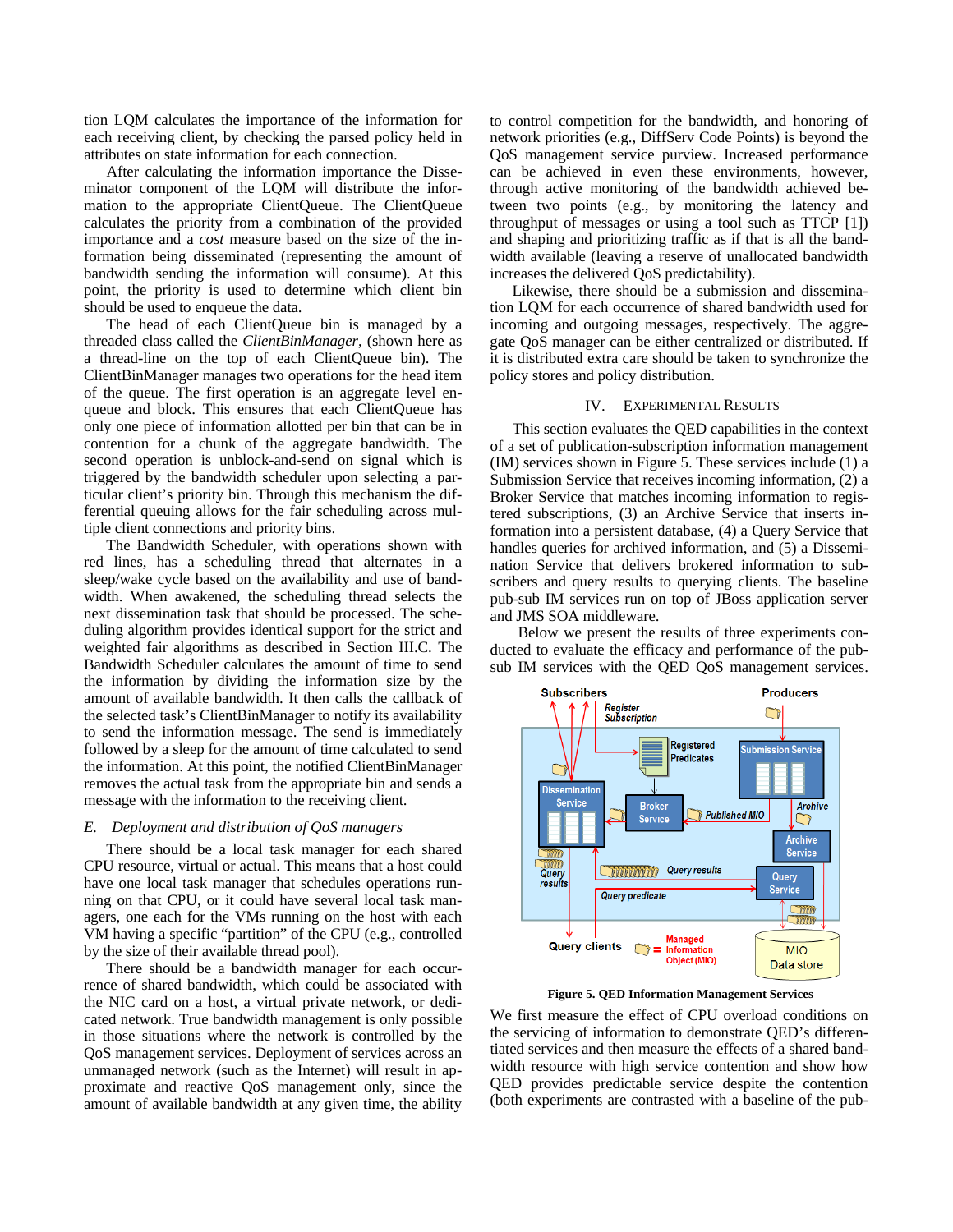sub IM services without QED QoS management). Finally, we measure the performance of applying new policies to QED's QoS management infrastructure to evaluate QED's dynamism and scalability characteristics. The experiments indicate that QED can change policies dynamically and efficiently to handle many users and policy rules.

All experiments ran on ISISLab (www.isislab.vanderbilt .edu) using the Red Hat FC6 operating system over dual core 2.8 Ghz Xeon processors with 1 GB RAM and gigabit Ethernet (the Bandwidth Bound experiments required custom bandwidth limitation via the Linux kernel). Each experiment was conducted on three nodes: one for subscribers, one for publishers, and one for JMS and QED services.

## *A. CPU Overload*

The first experiment evaluates QED's ability to provide differentiated service to important clients and information during CPU overload. The information brokering and query services are the most CPU intensive IM services. Each subscription or query has a predicate (specified in XPath or XQuery) that is evaluated and matched against the metadata of newly published (for information brokering) or archived (for query) information objects.

This experiment uses three subscribing and three publishing clients (one each with high, medium, and low importance), with each subscriber matching the information objects from exactly one publisher. To introduce CPU overload in this experiment, we created an additional 150 subscribing clients with unique predicates that do not match any published objects. These subscriptions create CPU load (in the form of processing many unique predicates) without additional bandwidth usage (since the predicates do not match any information objects, no additional messages are disseminated to subscribing clients). We then executed two scenarios: one in which all of the CPU load is caused by low priority information and the other in which CPU load is caused by all information (high, medium, and low importance).

In the first scenario, the high and medium importance publishers are publishing one information object each second (1 Hz), while the low importance publisher is publishing 300 information objects per second. The evaluation of the 153 registered predicates against the metadata of the two high and medium importance information objects is well within the capacity of the CPU, while the evaluation of the 153 registered predicates against the 300 low importance information objects (a total of 45,900 XPath/XQuery searches per second) is more than the CPU can handle.

Figure 6 shows a comparison of the number of high and medium importance information objects in the baseline IM services running over JBoss and the IM services running over JBoss with QED QoS management. The JBoss baseline does not differentiate the operations competing for the overloaded CPU and, as a result, only slightly more than half of the high and medium importance information gets through (.58 Hz for both high and medium publishers). The QED services, in contrast, used JBoss threads for brokering the more important information and, as a result, achieved a rate of .99 Hz for both the high and medium information publishers, nearly the full 1 Hz publication rate. The baseline JBoss



**Importance of information publisher**

**Figure 6. Differentiation Among High and Medium Importance Clients in CPU Overload Scenario**





system processes the low importance information at 16.28 Hz, while the JBoss system with QED services processes them at a rate of 13.59 Hz, which indicates there is significant priority inversion in the IM services running over the baseline JBoss, i.e., lower priority information is processed when there is higher priority information to process.

In the second scenario, all three publishers publish at a rate of 20 information objects per second (i.e., 20 Hz). This experiment overloads the CPU with predicate matching of information from high, medium, and low importance publishers, each of which is sufficient by itself to overload the CPU of our experiment host. Figure 7 shows how the IM services running on the baseline JBoss system exhibit no differentiation, processing almost equal rates of high, medium, and low importance information (5.9 information objects per second). In contrast, the QED services cause the IM services and JBoss to provide full differentiated service, with the high importance information being processed at the much higher average rate of 15.52 information objects per second. Meanwhile, medium and low importance information are not starved, and medium importance information is processed twice as often (0.2 Hz) as low importance (0.1 Hz).

#### *B. Bandwidth constrained*

Outgoing messages from the Dissemination Service to requesting clients and incoming messages to the Submission Service from publishing clients are the most bandwidth intensive of the IM services. This experiment forced a bandwidth bottleneck by constraining the shared bandwidth available from the Dissemination Service to all requesting clients to 320 Kbps. We then evaluated the ability of the IM services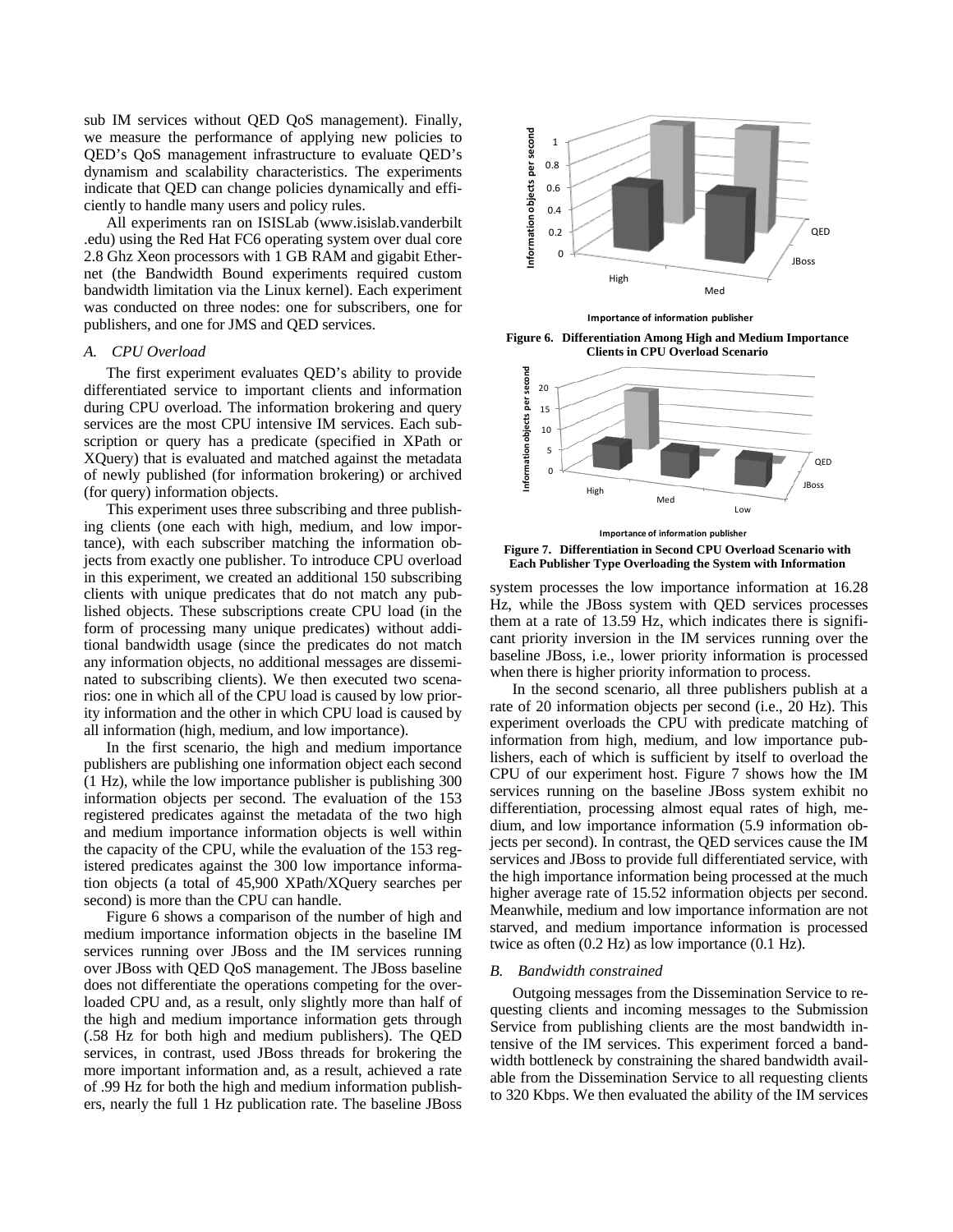

**Figure 8. Subscriber Differentiation by QED during Bandwidthconstrained Operation**

to use this constrained bandwidth for important outgoing traffic when utilizing the baseline JMS communication middleware and JMS with QED QoS management.

After constraining the outgoing bandwidth, we ran three publishers, publishing two information objects with a 1KB payload each second, and twelve subscribers, each with identical predicates that match all published information (i.e., all subscribers are interested in the data being published by all three publishers). This configuration ensured that the predicate processing (i.e., the CPU) is no longer a bottleneck. Each information object was delivered to 12 subscribing clients, resulting in over 576 Kbps of information trying to get through the 320 Kbps of available bandwidth.

Four of the 12 subscribers were set to high importance, four to medium importance, and four to low importance. Figure 8 shows that the IM services running on the baseline JBoss do not differentiate between the important subscribers and the less important subscribers, i.e., all subscribers suffer equally in JMS. The IM services running on JBoss with QED provides similar overall throughput but with better QoS to the subscribers that were specified as the most important.

## *C. Policy change*

This set of experiments evaluated QED's dynamism and scalability, measuring (1) how quickly policy changes can be made and distributed to the LQM services in QED and (2) how the time to change policies scales with the number of users and existing policies. The first experiment measures the time to add and distribute a policy when the number of existing policies is 2, 10, 100, and 300. Figure 9 shows the time required to check the new policy against existing policies and apply the policy change scales well with the number of policies existing in the store. In fact, the slope of the line decreases as the number of existing policies increases.

The next experiment measures the time needed to add and distribute a policy as the number of client connections increases. We made a policy change with 2, 10, 100, and 500 client connections and measured how long it takes for the policy to take effect. The results in Figure 10 show that the time needed to effect a policy change scales well, with only subsecond time to effect a policy change even with several hundred connections.

Further testing showed that this linear trend continues when both large numbers of clients and existing policies exist at the same time, with the existing policies in the store



**Figure 9. Time to Add a Policy Compared to # of Policies**



**Figure 10. Time to Add a Policy Compared to # of Client Connections**

being the primary bottleneck. QED's ability to quickly apply policy changes during run time adds dynamic control and responsiveness to the policy infrastructure.

#### V. RELATED WORK

*QoS management in middleware and SOA.* Prior work focused on adding various QoS capabilities to middleware. For example, [\[8\]](#page-7-3) describes J2EE container resource management mechanisms that provide CPU availability assurances to applications. Likewise, 2K [\[19\]](#page-7-4) provides QoS to applications from varied domains using a component-based runtime middleware. In addition, [\[2\]](#page-7-5) extends EJB containers to integrate QoS features by providing negotiation interfaces which the application developers need to implement to receive desired QoS support. Synergy [\[14\]](#page-7-6) describes a distributed stream processing middleware that provides QoS to data streams in real time by efficient reuse of data streams and processing components. [\[13\]](#page-7-7) presents an algorithm for composing services to achieve global QoS requirements. In [\[10\],](#page-7-8)  Lodi et al use clustering (load balancing services across application servers on distributed nodes) to meet QoS requirements for availability, timeliness, and throughput.

*Network QoS management in middleware.* Prior work focused on integrating network QoS mechanisms with middle-ware. Schantz et al. [\[15\]](#page-7-9) show how priority- and reservationbased OS and network QoS management can be coupled with standards-based middleware to better support distributed systems with stringent end-to-end requirements. Gendy et al. [\[4\]\[5\]](#page-7-10) intercept application remote communications by adding middleware modules at the OS kernel space and dynamically reserve network resources to provide network QoS for the application remote invocations.